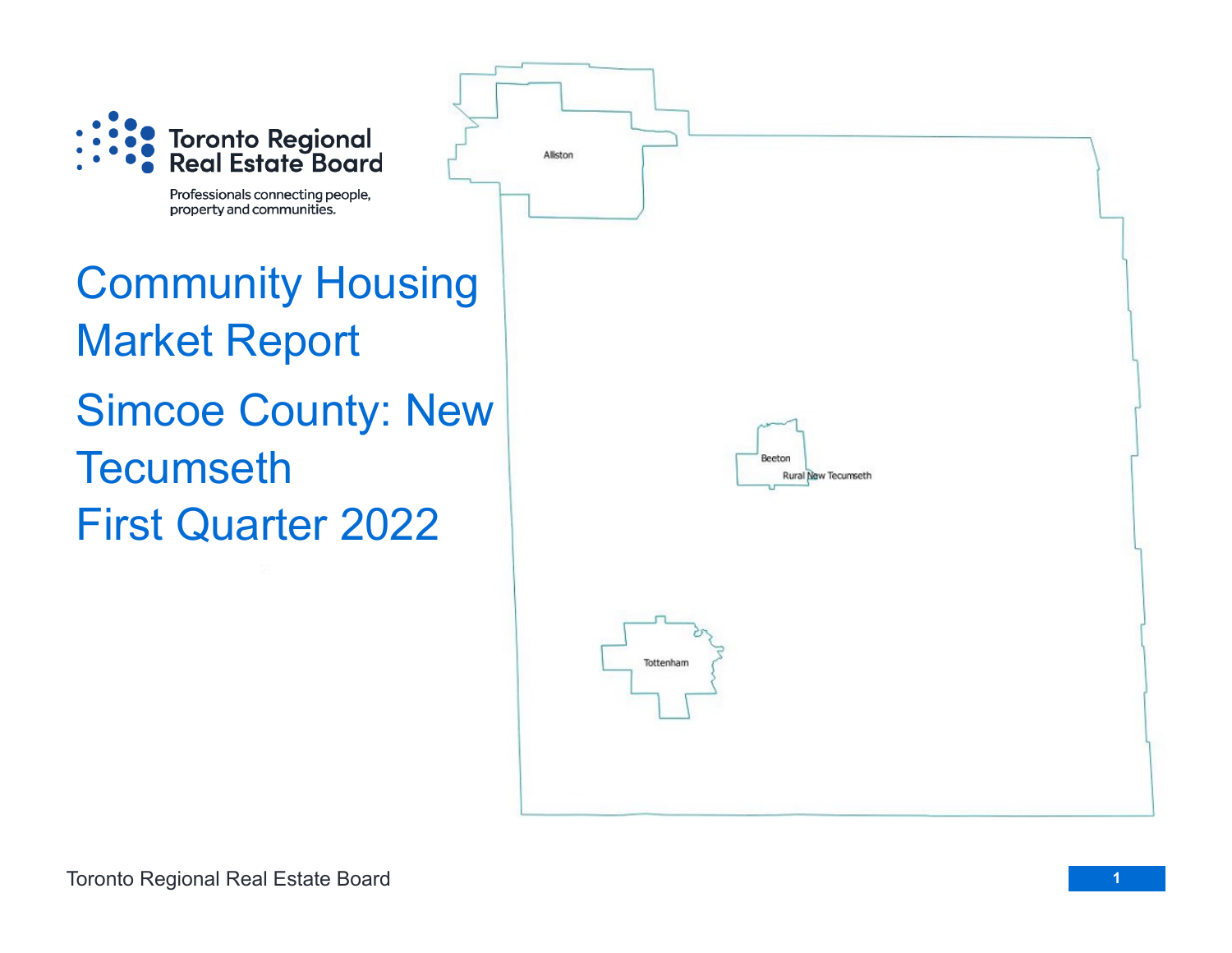## SUMMARY OF EXISTING HOME TRANSACTIONS ALL HOME TYPES, FIRST QUARTER 2022

## NEW TECUMSETH COMMUNITY BREAKDOWN

| <b>Community</b>           | <b>Sales</b> | <b>Dollar Volume</b> | <b>Average Price</b> | <b>Median Price</b> | <b>New Listings</b> | <b>Active Listings</b> | Avg. SP/LP | Avg. DOM |
|----------------------------|--------------|----------------------|----------------------|---------------------|---------------------|------------------------|------------|----------|
| Alliston                   | 126          | \$133,177,531        | \$1,056,965          | \$999,000           | 217                 | 46                     | 112%       |          |
| Beeton                     | 22           | \$26,189,800         | \$1,190,445          | \$947,500           | 28                  |                        | 106%       |          |
| <b>Rural New Tecumseth</b> | 20           | \$33,605,300         | \$1,680,265          | \$1,649,500         | 29                  | 12                     | 102%       | 20       |
| Tottenham                  | 55           | \$66,121,086         | \$1,202,202          | \$1,125,000         | 94                  | 24                     | 111%       |          |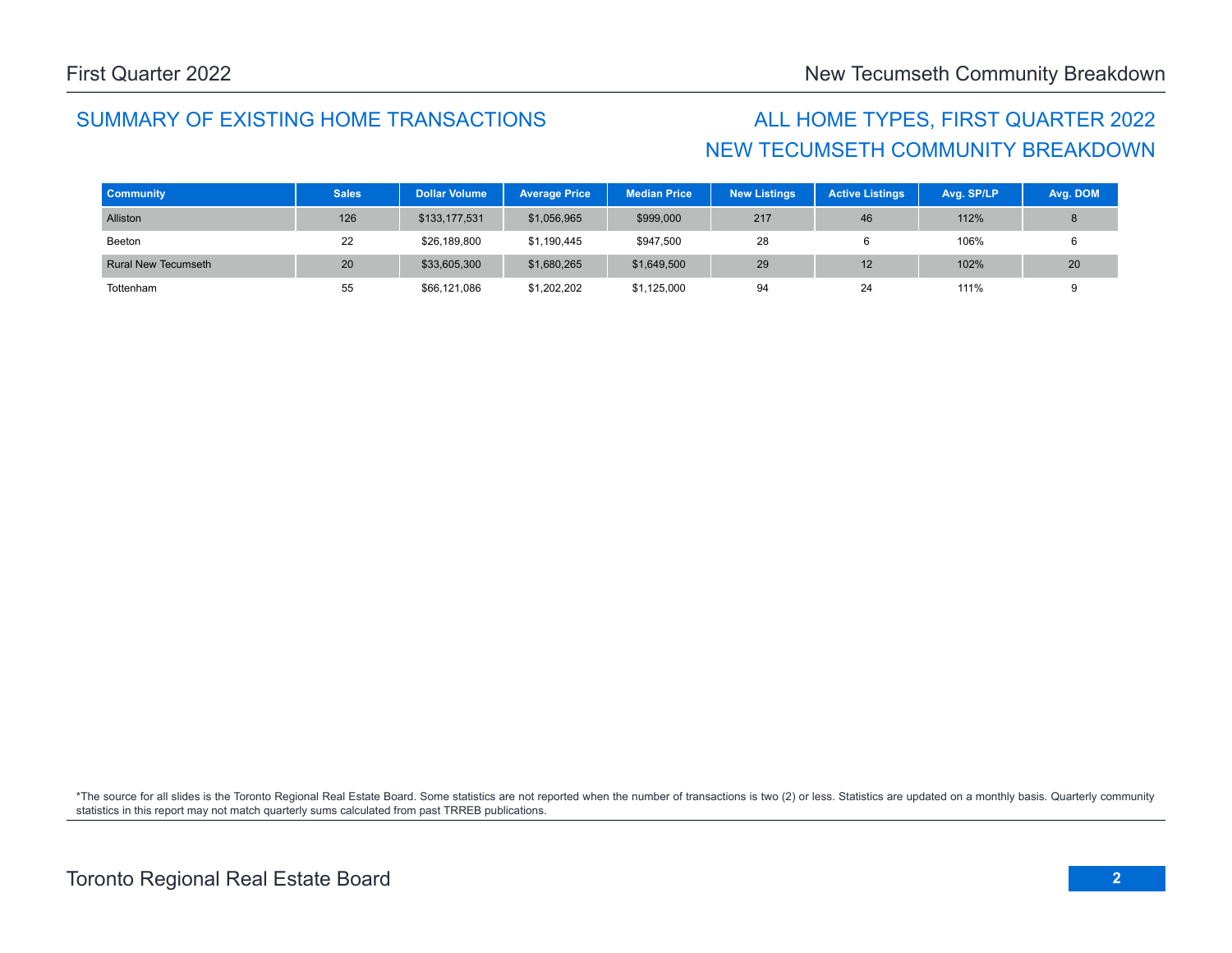

Number of New Listings\*



Average Days on Market\*







Sales-to-New Listings Ratio\*



Average Sale Price to List Price Ratio\*

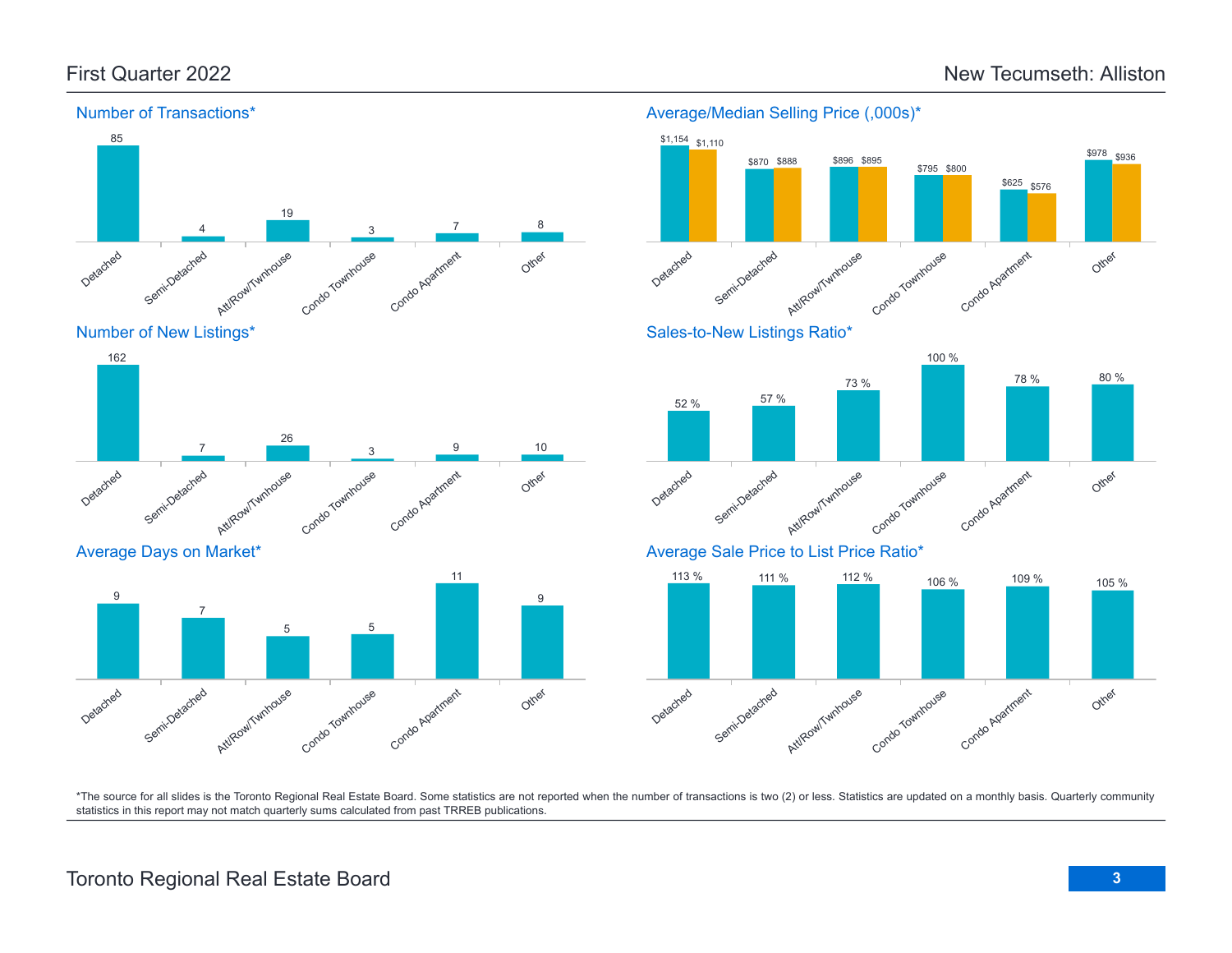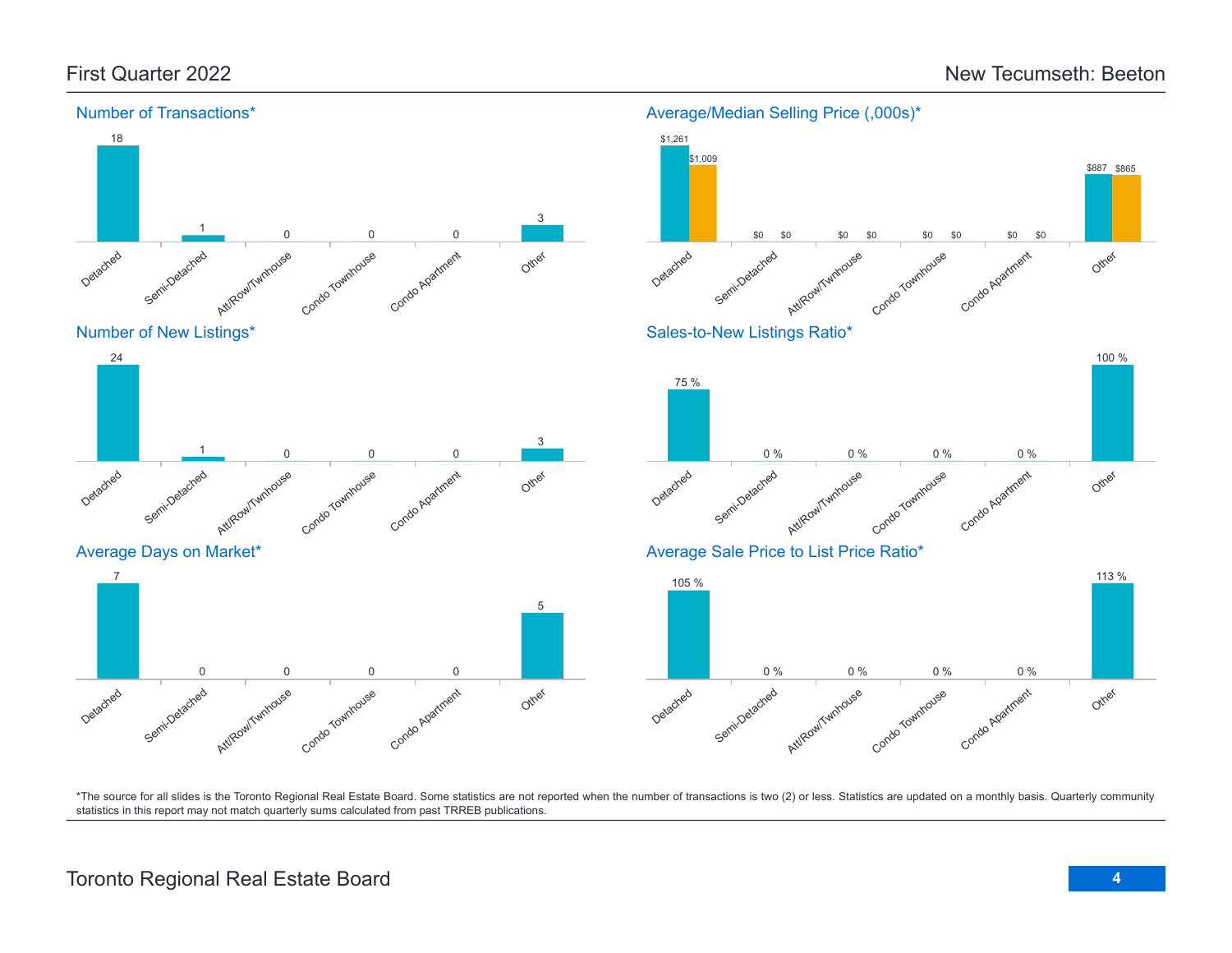